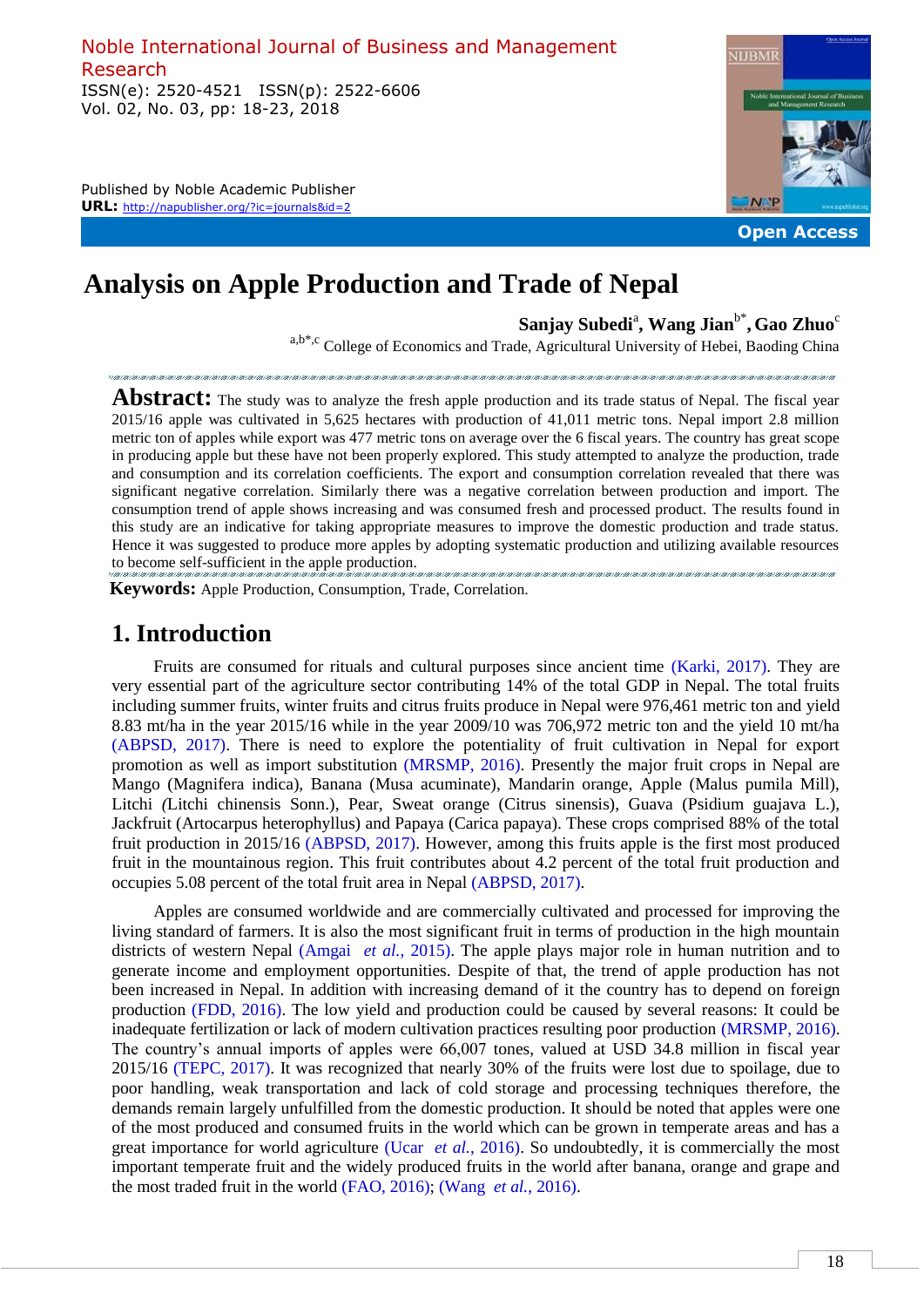Apples are consumed worldwide in greater quantities than any other temperate region tree fruit such as peaches and pears [\(Lynch, 2010\)](#page-5-0) and more than 7500 varieties of apples were grown globally and are mostly consumed fresh. Mainly Red delicious, Royal delicious and Golden delicious are the leading commercial cultivars grown by the farmers of Nepal [\(Subedi et al., 2016\)](#page-5-1). Nepal has a relatively short history in horticulture development when government of Nepal and India signed an agreement and many horticulture experts were in Nepal for technical cooperation and at the time various fruits and varieties were also imported from India including the apple cultivars in the decade of 1960s [\(R.D., 2005\)](#page-5-2). Presently, the government has started the agricultural development strategy, 2015-35 focusing the horticultural sector to substitute the import of fruits and foreign earning from export within 20 years period [\(MRSMP, 2016\)](#page-5-3); [\(FDD, 2016\)](#page-5-4). However there is a gap of information about the apple production and consumption. The present study for the annual data covers the period 2010/11 to 2015/16. The data on fresh fruit refers to apple (product code 08081000). This study was carried out with statistical analysis and its current development status of apple fruit in Nepal.

### **2. Materials Obtained and Variables Definition 2.1 The Case of Apple Production in Nepal**

To achieve the objectives of study estimation of annual data relating to production, exports, imports and consumption were collected from secondary sources. The statistical data for 2010/11 to 2015/16 used in this study have been obtained from Ministry of Agriculture Development, Ministry of Commerce and Supplies, Fruit Development Directorate (FDD), Market Development Directorate (MDD), Agro-Enterprise Center (AEC), Central Bureau of Statistics (CBS) and District Agriculture Development Office (DADO). Based on the [table 1](#page-1-0) show the status of apple production, area and yield during years 2010/11 to 2015/16 in Nepal.

<span id="page-1-0"></span>

| <b>Fiscal Year</b> | <b>Cultivated Area (Ha)</b> | <b>Production (MT)</b> | <b>Yield (MT/Ha)</b> |
|--------------------|-----------------------------|------------------------|----------------------|
| 2010-11            | 5,048                       | 42,704                 | 8.45                 |
| 2011-12            | 5,674                       | 48,946                 | 8.6                  |
| 2012-13            | 5,063                       | 42,813                 | 8.45                 |
| 2013-14            | 5,140                       | 35,920                 |                      |
| 2014-15            | 5,599                       | 43,502                 |                      |
| $2015 - 16$        | 5,625                       | 41,012                 |                      |

**Table 1.** Status of apple production during 2010/11 to 2015/16 in Nepal

**Source:** Ministry of Agriculture Development Annual Report, 2017

While the [table 2](#page-1-1) shows the status of trade, production and consumption in quantity (MT), supposing let  $Q_P$  to denote native apple production, then  $Q_X$  for apple export and  $Q_M$  for apple import were recorded by CBS. Thus, we can calculate the related annual consumption of apple in Nepal by equation  $Q_C=Q_P+Q_M$ - $O_{X}$ .

<span id="page-1-1"></span>**Table 2.** Status of apple exports, imports, production and consumption in metric ton (MT) during 2010/11 to 2015/16

| <b>Fiscal Year</b> | <b>Production (MT)</b> | Imports (MT) | <b>Exports (MT)</b> | <b>Consumption (MT)</b> |  |
|--------------------|------------------------|--------------|---------------------|-------------------------|--|
| 2010/11            | 42,704                 | 45,294.83    | 326.69              | 87,672.14               |  |
| 2011/12            | 48.946                 | 47,021.38    | 583.31              | 95,384.07               |  |
| 2012/13            | 42,813                 | 56,307.09    | 264.11              | 98,856.79               |  |
| 2013/14            | 35,920                 | 58,089.27    | 23.99               | 93,985.28               |  |
| 2014/15            | 43,502                 | 48,647.81    | 32.81               | 92,117                  |  |
| 2015/16            | 41,012                 | 66,007.15    | 13.02               | 107,006.13              |  |

**Source:** Ministry of Agriculture Development Annual Report and TEPC, 2017

#### **2.2. Market Price and Production Cost of Nepal Apple**

The study was the average mean national retail price of fresh apple in Nepal in one year period. There was a varied price in 12 months. The apple was mainly the most consumed fruits and is available throughout the year. The [Figure](#page-2-0) 1 shows the trend of monthly retail price in rupees (Rs.) in the year 2016 which was obtained from fruits and vegetable market development board and statistical analysis report of Nepal 2015/16. From the analysis of monthly price we can see that prices are changing due to seasonal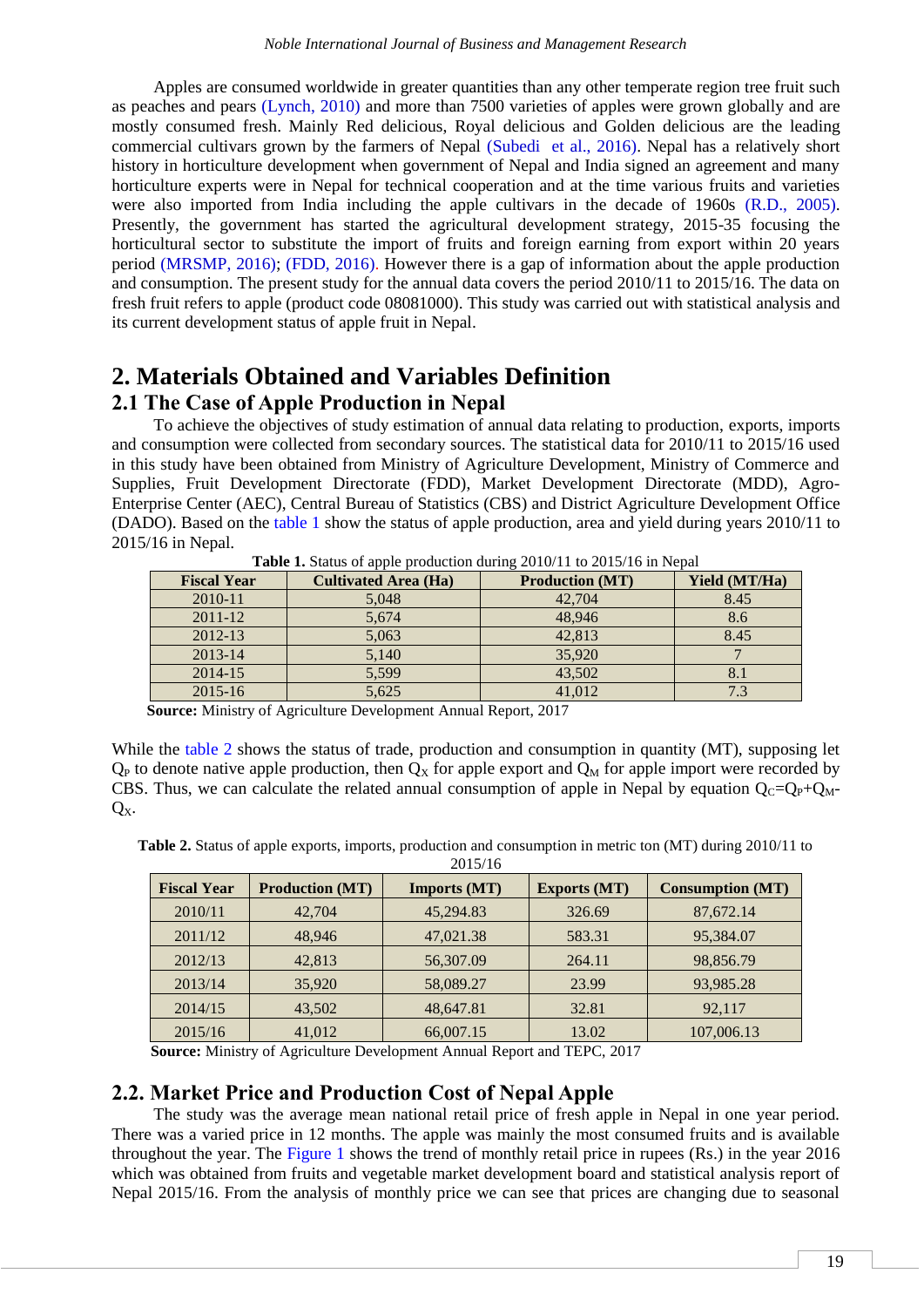factors which affect the price of apples. The harvesting of apple was done in August- November and the fresh apple price gets lower in this month because of surplus amount. Therefore higher harvest or higher quantities of apple import mean even lower price. However the problem for the apple price is due to storage and transportation because in off season there should be a good storage system for apple to have a better price. Usually harvested apple or import apple keep in store until put them to the market. Thus for this enough storage capacity should be required in Nepal.

<span id="page-2-0"></span>

 **Source:** Ministry of Agriculture Development Annual Report, 2017

The [Figure 1](#page-2-0) describes the monthly retail price in Nepal revealing the average retail price is Rs 169 per kg (\$ 1.59). Retail sellers include push carts, street vendors, shops, supermarket and weekly market in Nepal. It is reckoned that apple production income depends if farmers or stakeholders receive the reasonable profit from the apple production and for this price is an important factor in order to take advantage from the competition in the markets.

Accordingly, the production value was calculated based on retail price from several years. [Figure 2](#page-2-1) shows the production value of apple in 2010/11 to 2015/16. During these years the average value was 69,805.40167 in thousand US Dollar and the standard deviation was 13,500.25251.

<span id="page-2-1"></span>

 **Source:** Ministry of Agriculture Development Annual Report, 2017

The below [Figure 3](#page-3-0) was the expenditure percentage on different items for production of fruit crops which shows that land lease, interest on variable cost and management cost has higher cost percentage (41%) compared to others followed by labor (27%), seedling cost (12%), manures or fertilizers (9%), plant protection (5%) and miscellaneous (6%). Moreover according to review paper fruit trees are perennial in nature so the gross income will be positive only when it begins to produce fruit and during that period the farming has negative gross income. However from the study of production cost and gross profit from fruit farming in Nepal [\(MRSMP, 2016\)](#page-5-3) it was suggested that profit gained from fruit business was higher than from cereals and vegetables.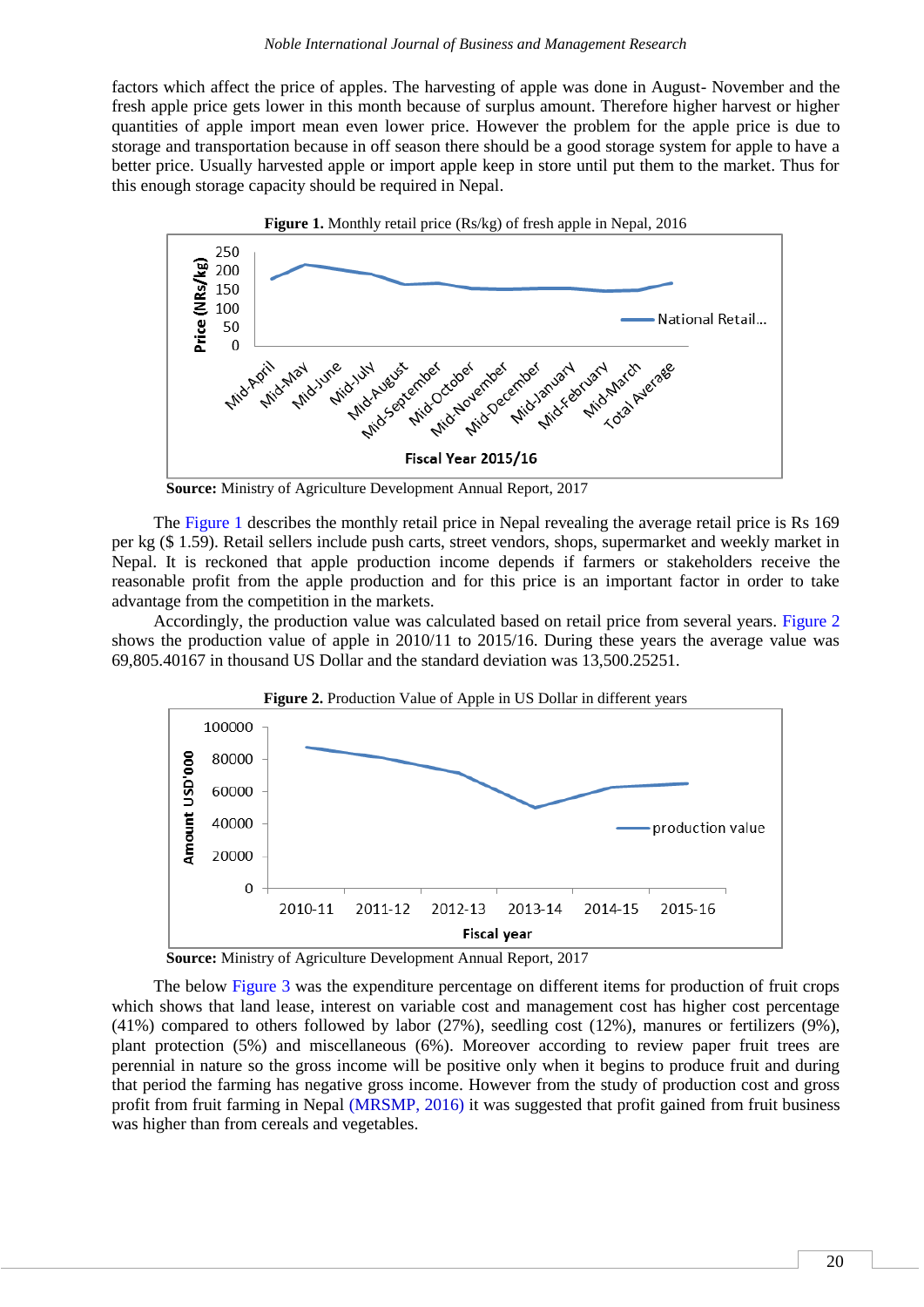**Figure 3:** Expenditure Percentage on different items for production cost of fruit crops

<span id="page-3-0"></span>

 **Source: [MRSMP \(2016\)](#page-5-3)**

## **3. Statistics Analysis**

Statistical analysis was done by finding correlation coefficient, using Microsoft Excel. The estimation was performed on the relationship between production, trade and consumption. The correlation coefficient, average mean and standard deviation were estimated and discussed in the results. The detailed analysis was based on the [table 1](#page-1-0) and [2.](#page-1-1)

According to the [Table 3](#page-3-1) shows the detailed statistical analysis for the different variables and its correlation coefficient. During the analysis the average value was 42,482.83333 in metric tons and the standard deviation was 4,200.078114. The minimum value for production was 35,920 ton in the year 2013/14 while the maximum value was 48,946 ton in the year 2011/12. The critical value for a 95% confidence degree in production was 4407.711664.

Similarly during the past 6 years the average value for export was 207.3245 tons and import was 53,561.256 tons respectively. The standard deviation for the export shows 228.324715 and import 7,977.326513. The critical value for a 95% confidence degree in export shows 239.6120938 while for import was 8,371.690751.The maximum value for export was 583.314 tons in the year 2011/12 while for import the maximum value was 66007.15 tons in 2015/16.

The estimation was also done for consumption in which the average value was 95,836.68333 tons. In the year 2015/16 there was a maximum value of 107,006.1 tons while minimum value was 87,672 tons in the year 2010/11. The standard deviation for the consumption shows 6,603.088568 and the critical value for a 95% confidence degree in total consumption showed 6,929.51647.

<span id="page-3-1"></span>

| <b>Variables</b>          | <b>Production</b> $(Q_P)$ | Export $(Q_X)$ | Import $(Q_M)$ | Consumption $(Q_C)$ |
|---------------------------|---------------------------|----------------|----------------|---------------------|
| Average mean(MT)          | 42482.83333               | 207.3245       | 53561.256      | 95836.68333         |
| Standard error            | 1714.67471                | 93.21317478    | 3256.729911    | 2695.69962          |
| Median                    | 42758.5                   | 148.462        | 52477.449      | 94684.5             |
| <b>Standard deviation</b> | 4200.078114               | 228.3247155    | 7977.326513    | 6603.088568         |
| Variance                  | 17640656.17               | 52132.17571    | 63637738.3     | 43600778.64         |
| Kurtosis                  | 1.860942249               | $-0.150644535$ | -0.796086432   | 1.222766642         |
| <b>Skewness</b>           | -0.059763787              | 0.91299195     | 0.63716331     | 0.853206463         |
| Region                    | 13026                     | 570.294        | 20712.32       | 19334.1             |
| Minimum value(MT)         | 35920                     | 13.02          | 45294.83       | 87672               |
| Maximum value(MT)         | 48946                     | 583.314        | 66007.15       | 107006.1            |
| Sum                       | 254897                    | 1243.947       | 321367.536     | 575020.1            |
| <b>Observation Number</b> | 6                         |                | h              | Ю                   |
| Confidence degree (95.0%) | 4407.711662               | 239.6120938    | 8371.690751    | 6929.516475         |

**Source:** Authors elaboration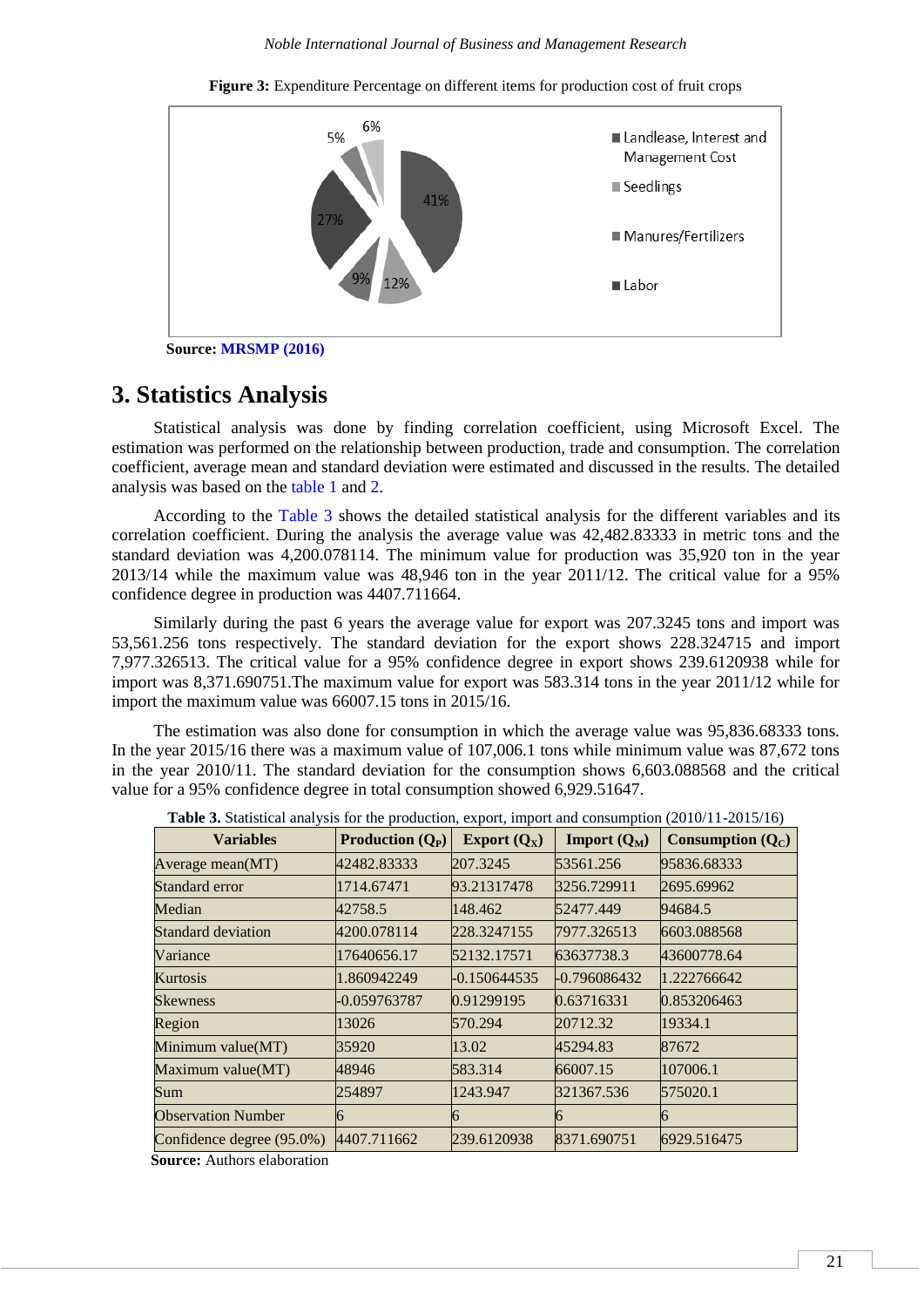<span id="page-4-0"></span>

|             | Ųр             | $\mathbf{Q}_\mathbf{X}$ | Qм          | ₹C. |
|-------------|----------------|-------------------------|-------------|-----|
| Production  |                |                         |             |     |
| Export      | 0.789653846    |                         |             |     |
| Import      | $-0.57435572$  | $-0.623763473$          |             |     |
| Consumption | $-0.085107827$ | $-0.285876698$          | 0.864354074 |     |

**Table 4. The correlation coefficient**

**Source:** Authors elaboration

Further from the [table 4,](#page-4-0) the study reveals that there was a positive correlation 0.789653845 between production and export which signifies that if the production is high than exports will also increase and vice-versa. Similarly there was a negative correlation -0.085107827 between production and consumption because domestic production could not meet the demand of consumers resulting higher import. Therefore there was a negative correlation value -0.57435572 between production and import. Besides that there was a negative correlation between export and import which shows that the balance of trade is negative resulting higher trade deficit. It can also be seen that there was a negative correlation between export and consumption because the results signifies that the domestic production was fully utilized and the export quantity was lower. Moreover the study shows that there was a positive correlation between import and consumption which reckoned that the trend of import meets the demand of consumer and the low price plays an important factor for higher consumption than domestic production. By the year 2010/11 to 2015/16 the consumption average value was 95,836.68 tons and standard deviation was 6,603.088. Similarly the critical value for consumption at 95% confidence degree is 6,929.516477. The maximum value for the consumption shows 107,006.1 tons in the year 2015/16 and the minimum value 87,672 tons in year 2010/11. The following [figure 4](#page-4-1) and [5](#page-4-2) shows the trends of apple export and import during the past 6 years.



<span id="page-4-1"></span>



<span id="page-4-2"></span>



**Source:** TEPC, 2017